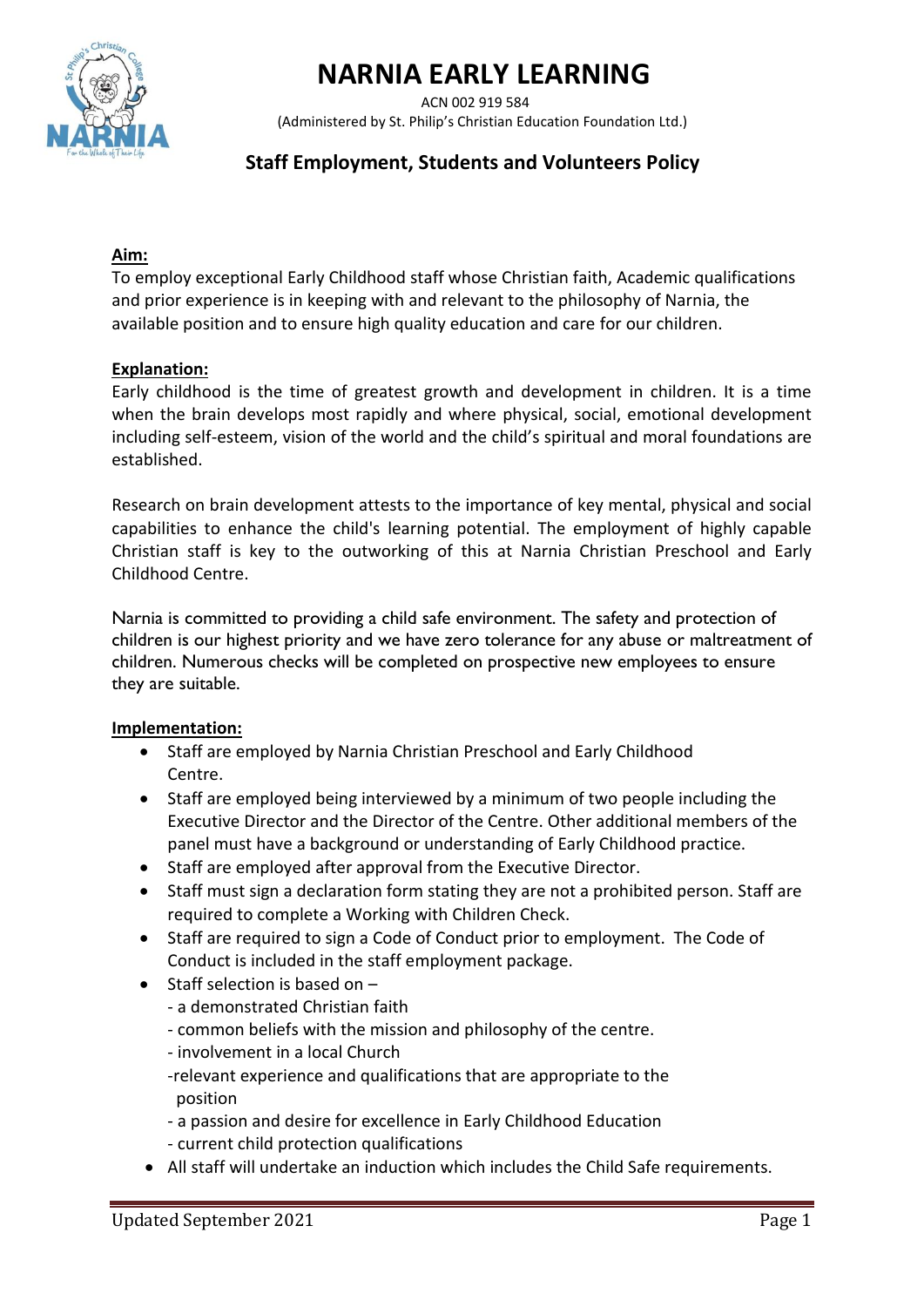# **Staff Roles and Responsibilities:**

**The Executive Director** is responsible for the overall management and operation of St Philips Christian Education Foundation Early Learning Centres*.* The Executive Director works closely with the centre Directors in the areas of Early Childhood education and quality child care practice. She has oversight of, and assists the Directors in the appointment of new staff and the ongoing development of early childhood staff. The Executive Director works with the Directors to build a culture of continuous improvement in each centre. The Executive Director ensures that the Centres are following Child Safe guidelines and prospective employees are screened effectively.

**The Nominated Supervisor / Director** works with the Executive Director in the selection of all staff. The Nominated Supervisor / Director is responsible for the selection of the Educational Leader, Room Leaders and Responsible Person. These positions will be determined by the qualifications, experience and personal qualities of the Educators who may take on these roles.

**The Educational Leader**, if not the Nominated Supervisor, will be an Educator with a particular passion for curriculum and the energy to devote to the position. They must have qualifications in Early Childhood Education, a sound knowledge of theories of learning and development, access to current research and the personal qualities and willingness to coach, mentor and reflect alongside their team. (NGQ PLP e-Newsletter no. 33 2012)

**The Room Leaders** will have a demonstrated ability to lead others through relationship, have a sound knowledge and understanding of Early Childhood education including the Early Years Learning Framework and the QIP and have the ability to organise and run a room in keeping with the philosophy of Narnia. This includes providing a creative and stimulating program where children and staff together demonstrate respect of and care for the environment.

# **The Responsible Person**

 Services must have a responsible person present whenever there are children being educated and cared for by the service. This can be an: Approved Provider; Nominated Supervisor; or a Certified Supervisor who has been placed in charge of the service.

The Responsible Person must acknowledge with a signature in the staff sign in book that they have accepted the role of the Responsible person for that shift. At the end of their shift a new person must sign to acknowledge that they are now the Responsible person til the end of the day. The name of the current person responsible will be written on the blackboard outside Reception and will be changed each time a new person assumes this role.